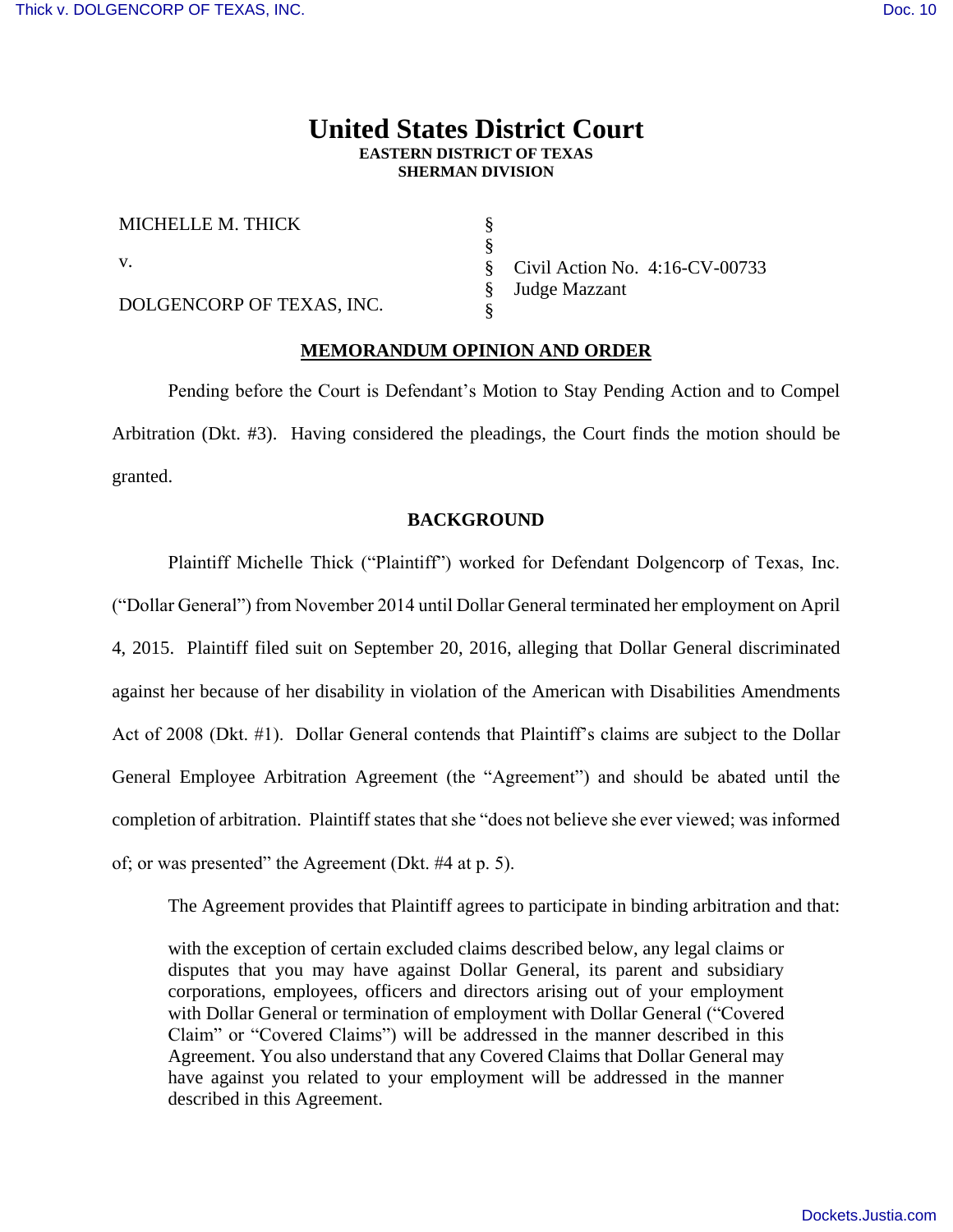Under the Agreement, Covered Claims include claims alleging violations of "state and federal laws prohibiting discrimination, harassment, and retaliation . . . claims for wrongful termination." The Agreement further states that Plaintiff expressly waives the right to file a lawsuit in court against Dollar General asserting any Covered Claims.

The Agreement contains an acknowledgment box including Plaintiff's name, the last four digits of her social security number, her initials and is dated November 13, 2014. The acknowledgment box is checked, and states "I agree to the terms of the Agreement. I understand and acknowledge that by checking this box, both Dollar General and I will be bound by the terms of this Agreement." The Agreement also includes a box stating that Plaintiff may take up to thirty days to review and consider the Agreement and expressly opt out of the Agreement. This option in the Agreement was not selected.

Dollar General's Human Resources Shared Services Supervisor, Lynne Poole, provided an affidavit stating that based on her records, on November 13, 2014, Plaintiff accepted the Agreement through the online Express Hiring System. In order to access the Agreement

Dollar General candidates, including Plaintiff, must enter their unique login identification number, which is their social security number . . . and their password, which is the month and day of their birth . . . The candidate must then immediately create a unique password containing up to sixteen (16) numbers. The candidate must then provide their telephone number and email address and must set up six (6) security question and answers to be used if a password reset is requested.

Other than stating that she does not recall ever electronically acknowledging and agreeing to be bound or participate in the Agreement, Plaintiff has not produced evidence that she did not complete the Agreement.

On October 13, 2016, Dollar General filed the pending motion to stay and compel arbitration (Dkt. #3). On December 31, Plaintiff filed a response (Dkt. #4). Dollar General replied on November 16, 2016 (Dkt. #7).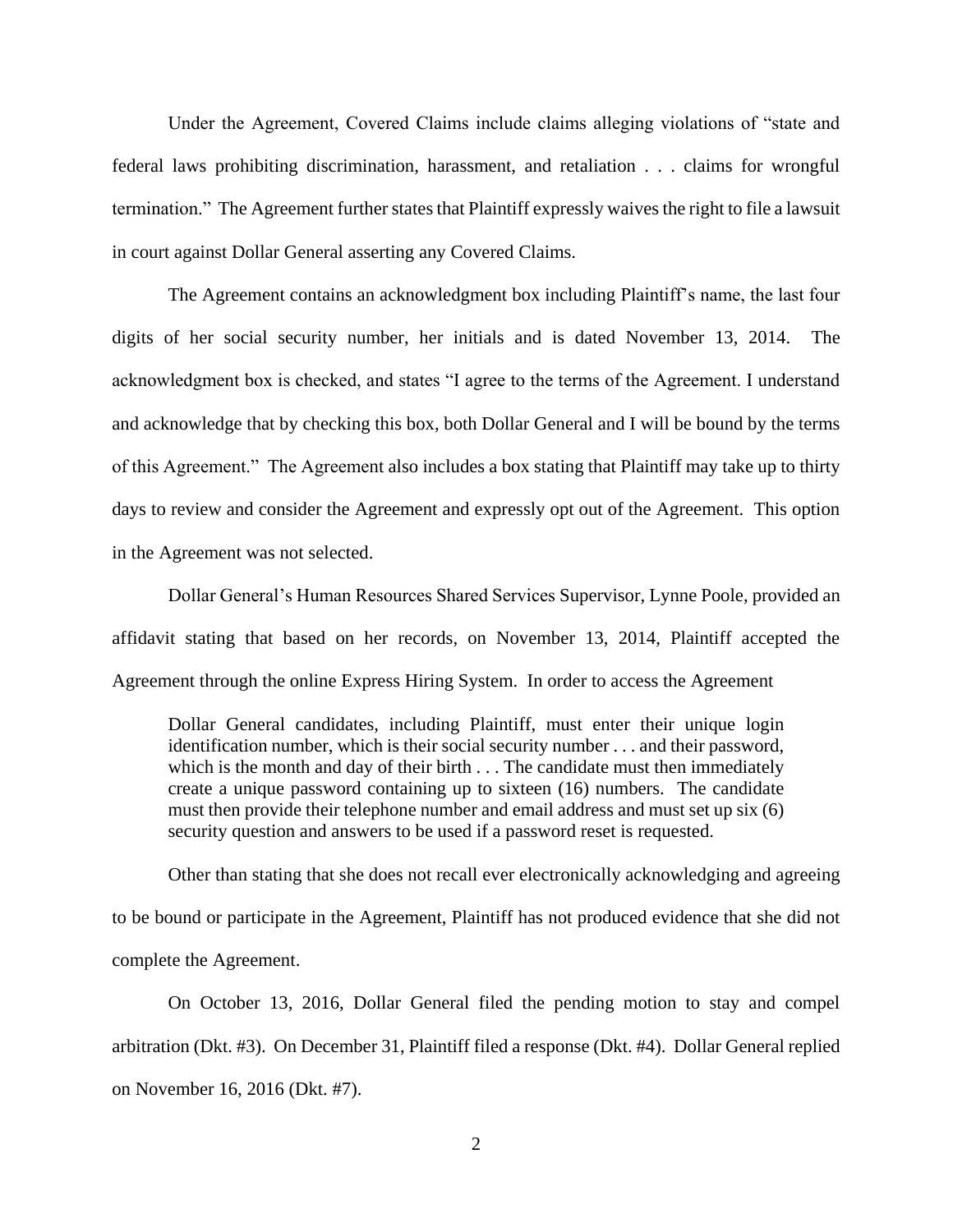#### **LEGAL STANDARD**

"The Federal Arbitration Act ("FAA") expresses a strong national policy favoring arbitration of disputes, and all doubts concerning the arbitrability of claims should be resolved in favor of arbitration." *Wash. Mut. Fin. Group, LLC v. Bailey*, 364 F.3d 260, 263 (5th Cir. 2004). The FAA, "leaves no place for the exercise of discretion by a district court, but instead mandates that district courts shall direct the parties to proceed to arbitration on issues as to which an arbitration agreement has been signed." *Dean Witter Reynolds, Inc. v. Byrd*, 470 U.S. 213, 218 (1985).

When considering a motion to compel arbitration, the Court must address two questions. *Graves v. BP America, Inc.*, 568 F.3d 221, 222 (5th Cir. 2009) (citing *Fleetwood Enterprises Inc. v. Gaskamp*, 280 F.3d 1069, 1073 (5th Cir. 2002)). "First, whether there is a valid agreement to arbitrate, and second, whether the dispute in question falls within the scope of the arbitration agreement." *Id*. In regard to the first question of contract validity, the Court should apply "ordinary state-law principles that govern the formation of contracts." *Id.*, 568 F.3d at 222 (citing *First Options of Chicago, Inc. v. Kaplan*, 514 U.S. 938, 944 (1995). The second question of scope is answered "by applying the 'federal substantive law of arbitrability . . . .'" *Id*. (quoting *Mitsubishi Motors Corp. v. Soler Chrysler-Plymouth, Inc.*, 473 U.S. 614, 626 (1985)).

#### **ANALYSIS**

The Court finds that there is a valid agreement to arbitrate. Texas has adopted the Uniform Electronic Transactions Act (Tex. Bus. & Com. Code §§ 322.001–322.021), which provides that electronic signatures may be used in contract formation. Tex. Bus. & Com.Code  $\S$  322.009(a). Dollar General provided a copy of the Agreement containing Plaintiff's electronic signature and the last four digits of her social security number. Dollar General also provided evidence of the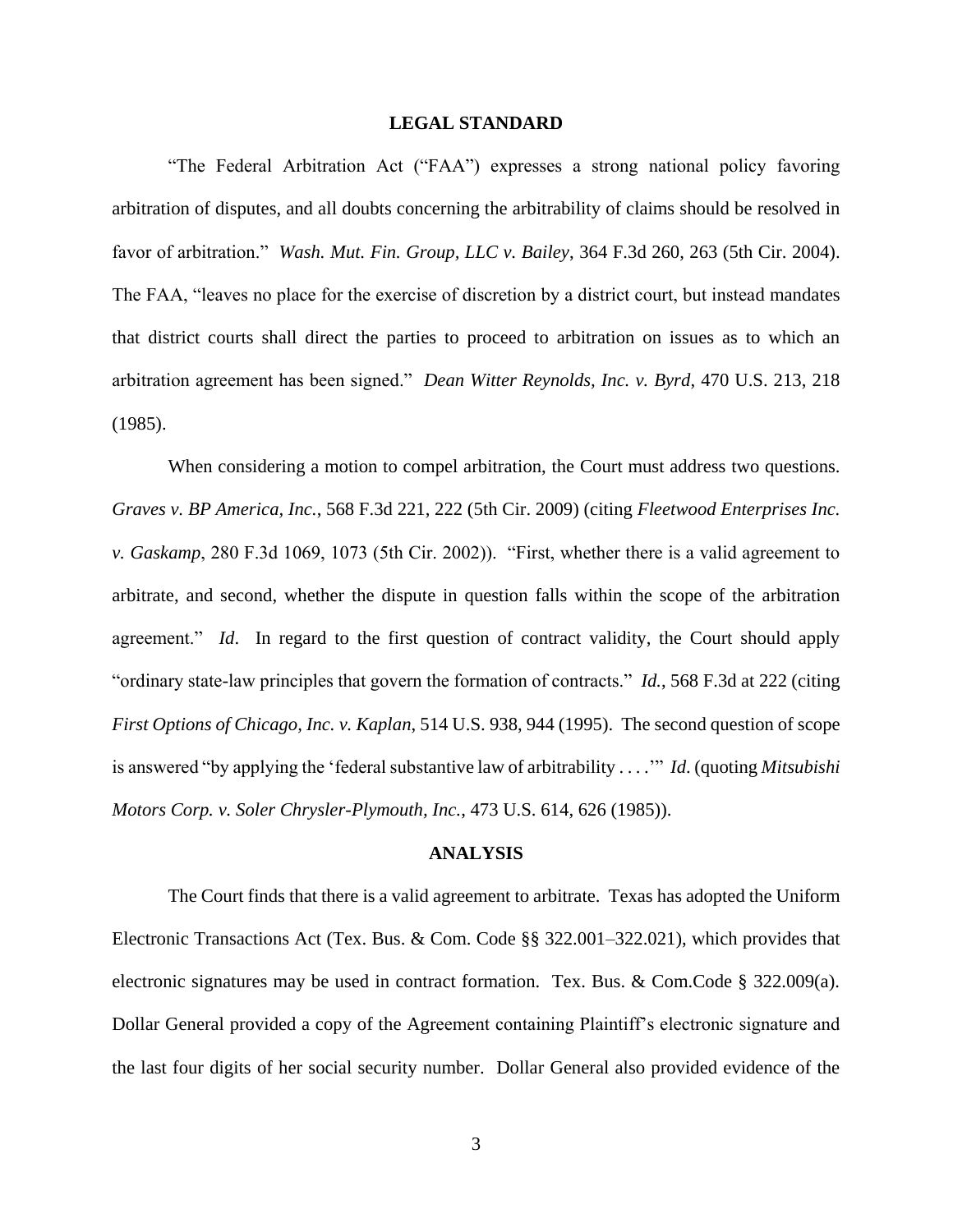multiple steps and personal identifying information required to log into the Express Hiring System to sign the Agreement. Plaintiff only contends that she does not recall signing the Agreement and would not have signed the Agreement. There is no evidence before the Court to indicate that Plaintiff did not sign the Agreement. Dollar General has met their burden of establishing, by a preponderance of evidence, that a valid agreement to arbitrate exists between the parties. *See Walker v. Tao Operating L.L.C*., No. 1:13-CV-619, 2014 WL 11904577, at \*7 (E.D. Tex. Aug. 14, 2014), *report and recommendation adopted sub nom. Walker v. TA Operating L.L.C*., No. 1:13-CV-619, 2014 WL 11860775 (E.D. Tex. Sept. 12, 2014) ("A party should not be able to avoid the enforcement of an arbitration agreement that is otherwise valid by obliquely stating without any supporting proof that it is not a genuine signature."); *Holmes v. Air Liquide USA LLC*, No. CIV.A. H-11-2580, 2012 WL 267194, at \*3 (S.D. Tex. Jan. 30, 2012), *aff'd sub nom. Holmes v. Air Liquide USA, L.L.C.*, 498 F. App'x 405 (5th Cir. 2012) ("While it is conceivable that someone else could have used [Plaintiff's] unique log in information to access her computer, her email, and her eHR site, and then signed the ADR agreement on her behalf, Defendants' evidence proves that such a set of events would be highly unlikely.").

Further, the claims Plaintiff has asserted in this lawsuit are "Covered Claims" under the Agreement. Because all claims fall under the parties' Agreement, Plaintiff must assert her claims against Defendant in arbitration rather than in this Court. Moreover, the Court is aware of no federal statute or policy which renders Plaintiff's claims nonarbitrable. Under the FAA, once a court finds that arbitration is required, it must stay the underlying litigation to allow arbitration to proceed. 9 U.S.C. § 3.